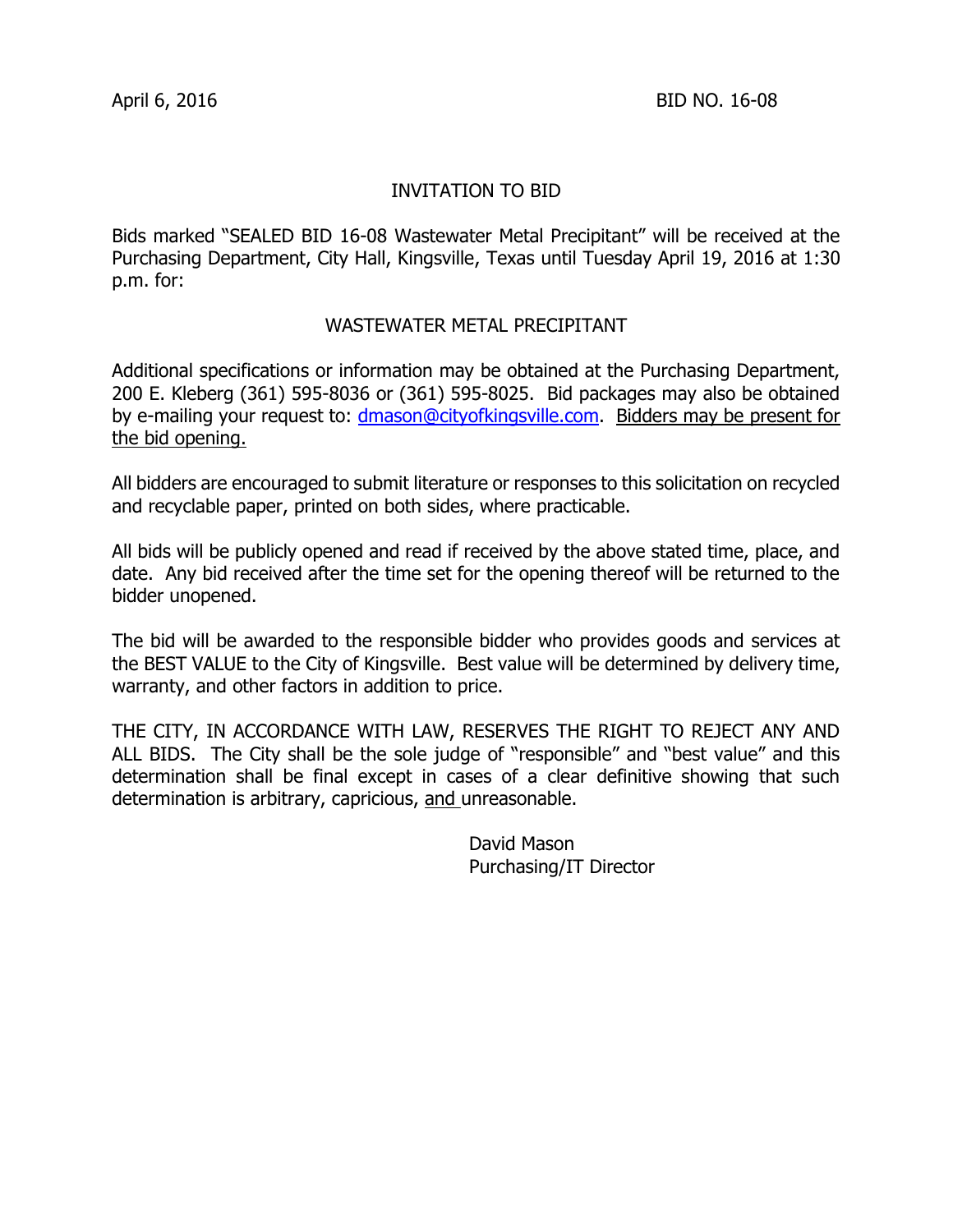# GENERAL CONDITIONS FOR BIDS

### \*\* READ CAREFULLY \*\*

- 1. THE BID PACKAGE FILED IN THE PURCHASING DEPARTMENT AND THE INFORMATION CONTAINED WITHIN IS THE ONLY AUTHORIZATION TO PROVIDE THE OUTLINED MATERIALS, ITEMS OR SERVICES REQUESTED UNDER THIS BID BY ANY COMPANY.
- 2. The City of Kingsville will accept bids submitted on bid forms provided by the City of Kingsville only. Bids submitted on other forms, other than those provided by the City, will be considered non-responsive and will not be included for further evaluation.
- 3. Unless otherwise stated in the specifications, all prices will be considered firm for acceptance within sixty days of bid opening. Any exception to this must be so stated on the face of offer.
- 4. The City of Kingsville is exempt from all Federal Excise Taxes and also from State and City Sales Tax, under authority of Chapter 20, Title 122A, Revised Civil Statutes of Texas. Properly executed exemption certificates will be furnished on request.
- 6. Preference will be given when prices quoted are F.O.B. delivered with all transportation charges prepaid. Unless otherwise stated, all items shall be considered as F.O.B. delivered.
- 7. The City of Kingsville will pay for articles or services purchased under this bid within thirty days after proper delivery and receipt of correct and proper invoice. In case of a discrepancy between the unit price and the extension, the unit price will be taken.
- 8. The City of Kingsville reserves the right to remove a company from any commodity index for (1) continued failure to respond when approached, (2) failure to deliver merchandise within promised time, (3) delivery of substandard merchandise, and (4) failure to maintain a competitive position on a particular commodity group.
- 9. ALL BIDS MUST BE SIGNED BY HAND. Electronic bids are not acceptable.
- 10. The successful bidder must be capable of handling all bid and delivery requirements.
- 11. The successful bidder must prove that he/she is duly capable of performing all services or delivering items awarded.
- 12. A bidder may be rejected for non-performance or a bad performance record.
- 13. The City of Kingsville reserves the right to waive any informality in the bid documents.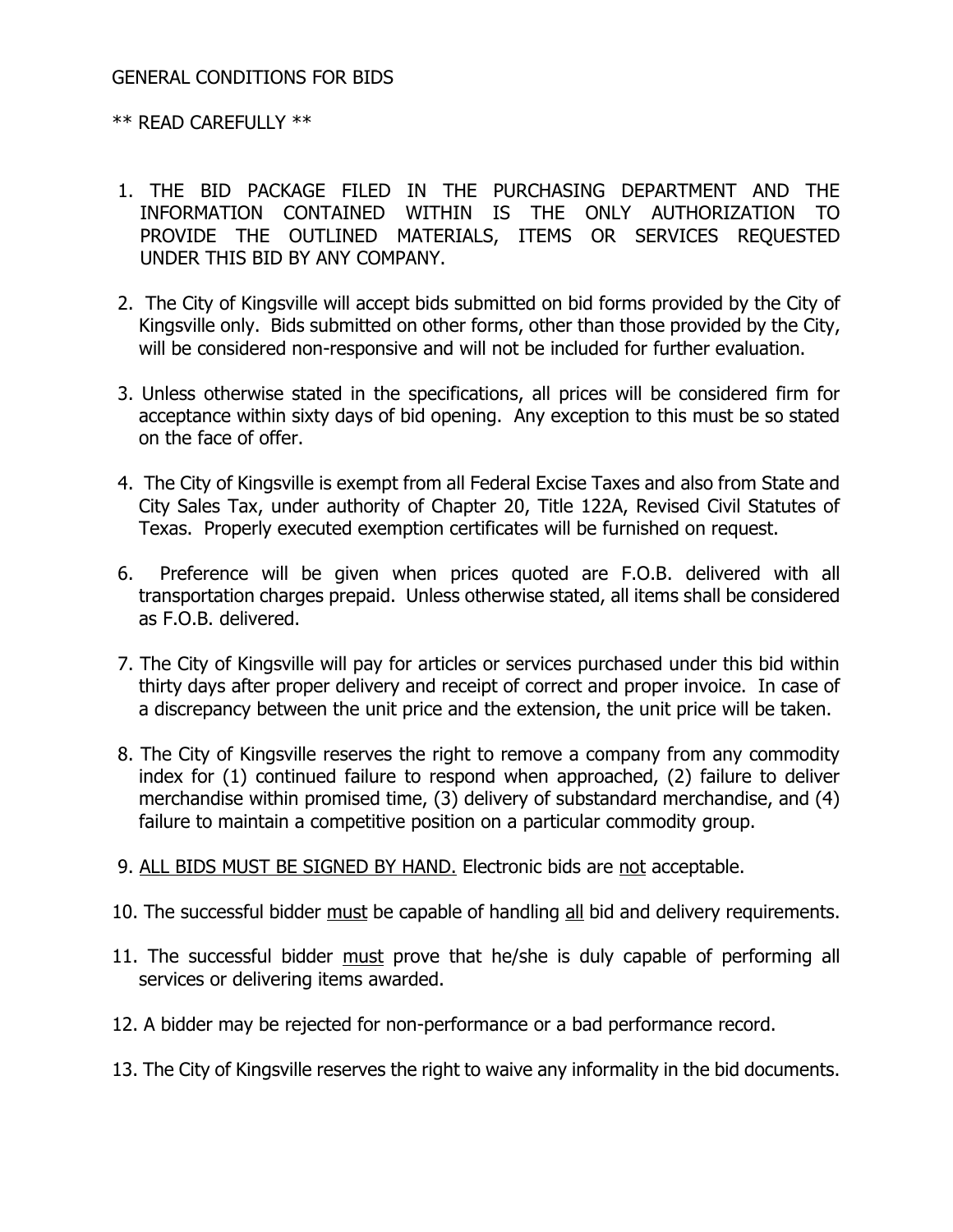- 14. A copy of the bid tabulation will be available upon request to the Purchasing Director. Bid tabulations will be available for public viewing in the Purchasing Department for a period of 30 days from the bid opening
- 15. EQUAL EMPLOYMENT OPPORTUNITY: THE CITY OF KINGSVILLE DOES NOT DISCRIMINATE BECAUSE OF RACE, CREED, COLOR, RELIGION, SEX, AGE, NATIONAL ORIGIN, OR ON THE BASIS OF DISABILITY.
- 16. ELECTRONIC BIDS: THIS BID IS BEING MADE AVAILABLE BY ELECTRONIC MEANS. THE BIDDER ACKNOWLEDGES AND ACCEPTS FULL RESPONSIBILITY TO INSURE THAT NO CHANGES ARE MADE TO THE BID. IN THE EVENT OF CONFLICT BETWEEN A VERSION OF THE BID SUBMITTED BY THE BIDDER AND THE VERSION MAINTAINED BY THE PURCHASING DIRECTOR, THE VERSION MAINTAINED BY THE PURCHASING DIRECTOR SHALL GOVERN. **ONLY SEALED PAPER BIDS WILL BE ACCEPTABLE FOR THIS BID.**
- 17.VENDORS ARE RESPONSIBLE FOR CHECKING THE CITY'S WEBSITE FOR ADDENDA PRIOR TO SUBMITTING THEIR BIDS. THE CITY OF KINGSVILLE IS NOT RESPONSIBLE FOR THE CONTENT OF ANY BID PACKAGE RECEIVED THROUGH ANY THIRD PARTY SERVICES. IT IS THE RESPONSIBILITY OF THE VENDOR TO INSURE THE COMPLETENESS AND ACCURACY OF THE DOCUMENTS RECEIVED.
- 18. Form 1295 Texas Ethics Code must be on file before any Purchase Orders can or will be issued.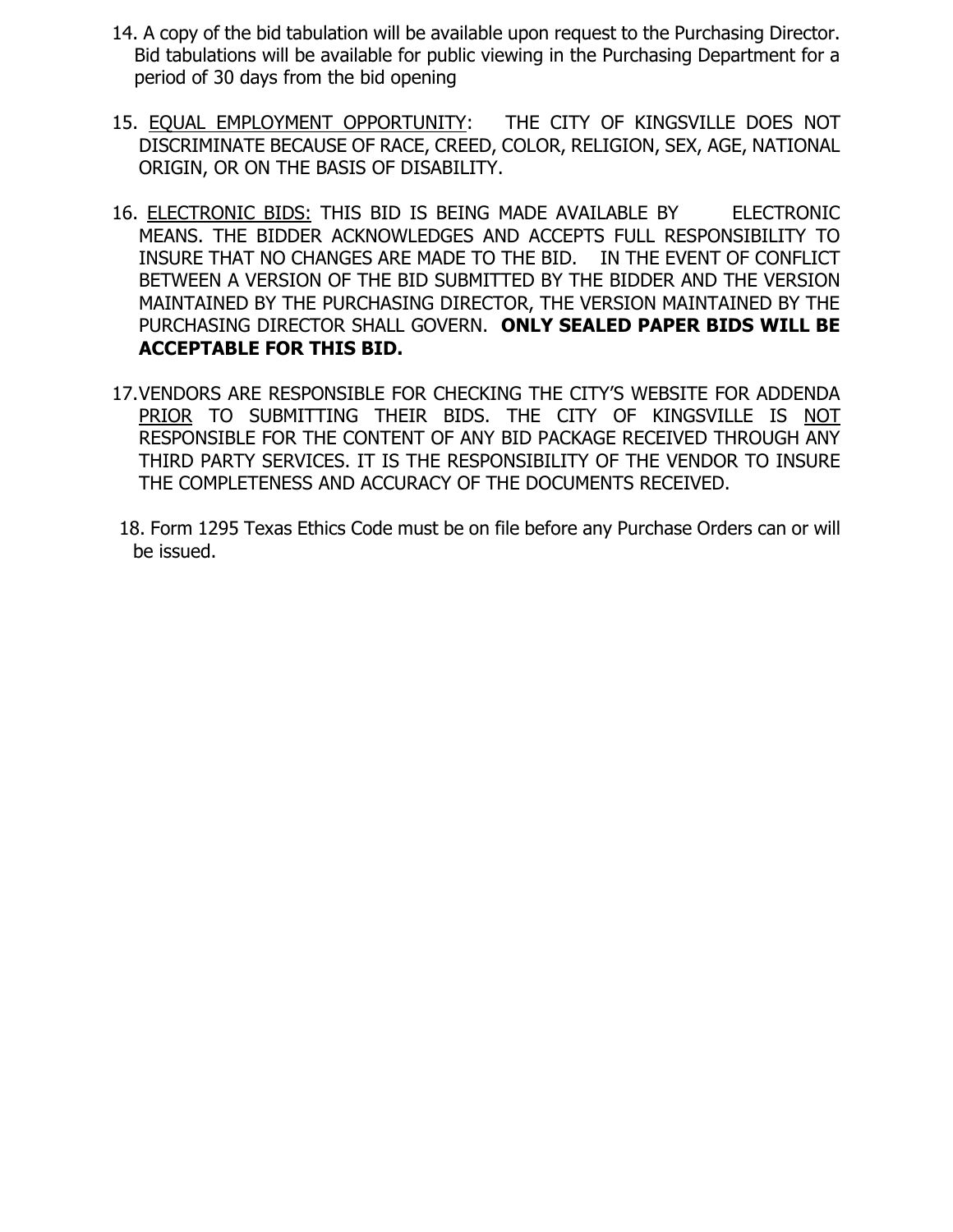# BID 16-08

# WASTEWATER METAL PRECIPITANT

The City of Kingsville is looking to purchase wasterwater metal precipitant in 275 gal totes. This precipitant is *polyethyleneimine dithiocarbamate* know as a brand name of Hydrex 6909 or an approved equivalent. The City of Kingsville shall be the sole judge of equivalency.

The City of Kingsville make no guarantee as to the quantity to be purchase but at this time is currently using approximately two (2) each 275 gallon tote per month in an effort to reduce copper in the wastewater treatment process.